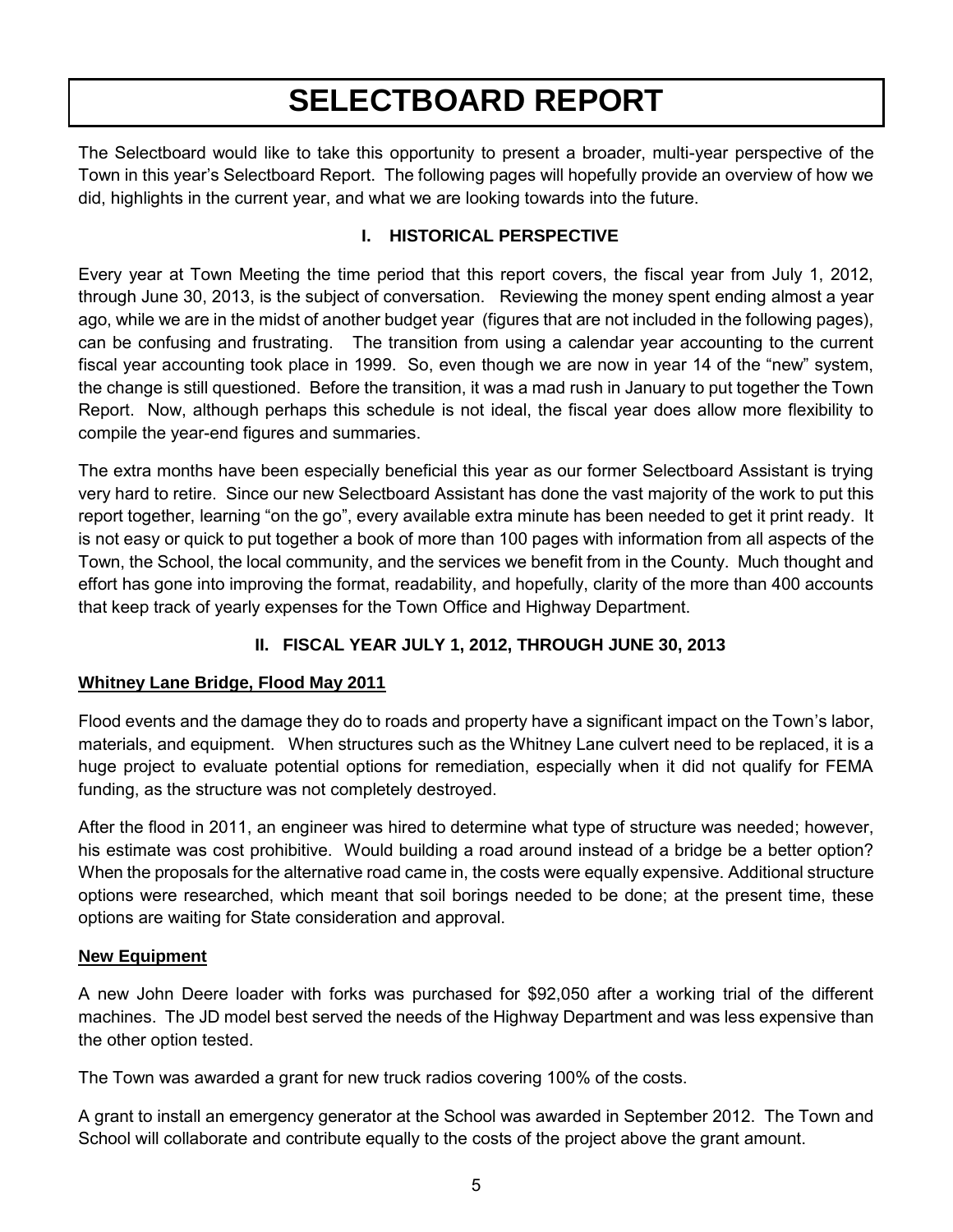# **SELECTBOARD REPORT (cont'd)**

## **Gifts**

The American Gift Fund, a donor-advised charitable organization, awarded the Town of Eden \$75,331 in January of 2013. Heartfelt thanks go out to the donor, who obviously thinks very highly of our community and has made such a generous gift possible.

The Town received financial compensation from Green Mountain Power from the Good Neighbor Fund to the tune of \$5,644.38. Compensation from the Kingdom Community Wind Project was significantly less than was projected but welcome nonetheless.

# **III. CURRENT YEAR JULY 1, 2013, THROUGH JUNE 30, 2014**

### **Wind Power**

The Selectboard received paperwork from BNE Energy of Connecticut in reference to the test wind tower (now in pieces on the ground) located in the Bigelow Basin off Albany Road. This news created quite a stir, seemingly more in the media than in Town however. As the property tax bills were due to be distributed soon, a survey was created to include in the mailing. The results were informative, and it was helpful to hear the voice of so many taxpayers on the industrial wind issue. More respondents were against big wind than pro, but not by a huge margin. In addition there were hundreds of additional comments. Many respondents wanted better cell coverage!

Green Mountain Power has increased its production of electricity at the Kingdom Community Wind Project. Since the amount of money Eden receives from the Good Neighbor Fund is based on kilowatts generated, that is good news on the financial end for Eden. In February 2014, the Town received a check for \$45,711.53! This windfall (pun intended) can be used for projects in the future.

#### **E-911 Numbers:** *Emergency responders need to know exactly where to turn to save your life!*

The North Hyde Park/Eden Fire Department has asked that the community identify all addresses with approved green, reflective, and numbered signs. The Fire Department and other emergency responders want to make sure that they can find you as quickly and easily as possible. It is easy to see the smoke from a fire when the impacted structure is right on a main road, but it is much harder to find the house in which the person suffering from a heart attack is gasping for air.

Signs are now available for purchase at cost and will be available at Town Meeting and at the Town Clerk's Office ongoing. Please support the people who risk their own lives to help save yours. If you or a neighbor needs help in mounting a sign, we can certainly make that happen. Signs will cost about \$6.00 and is the best insurance investment you can possibly make.

#### **Whitney Lane Bridge Project**

At Town Meeting last year, Article #10 was approved with a vote of Yes-66 votes and No-27 votes. The article read:

*Shall the voters of Eden authorize the Selectboard to borrow an amount not to exceed \$200,000.00, to be financed over a period not to exceed five (5) years, to be used for the construction of the bridge on Whitney Lane?*